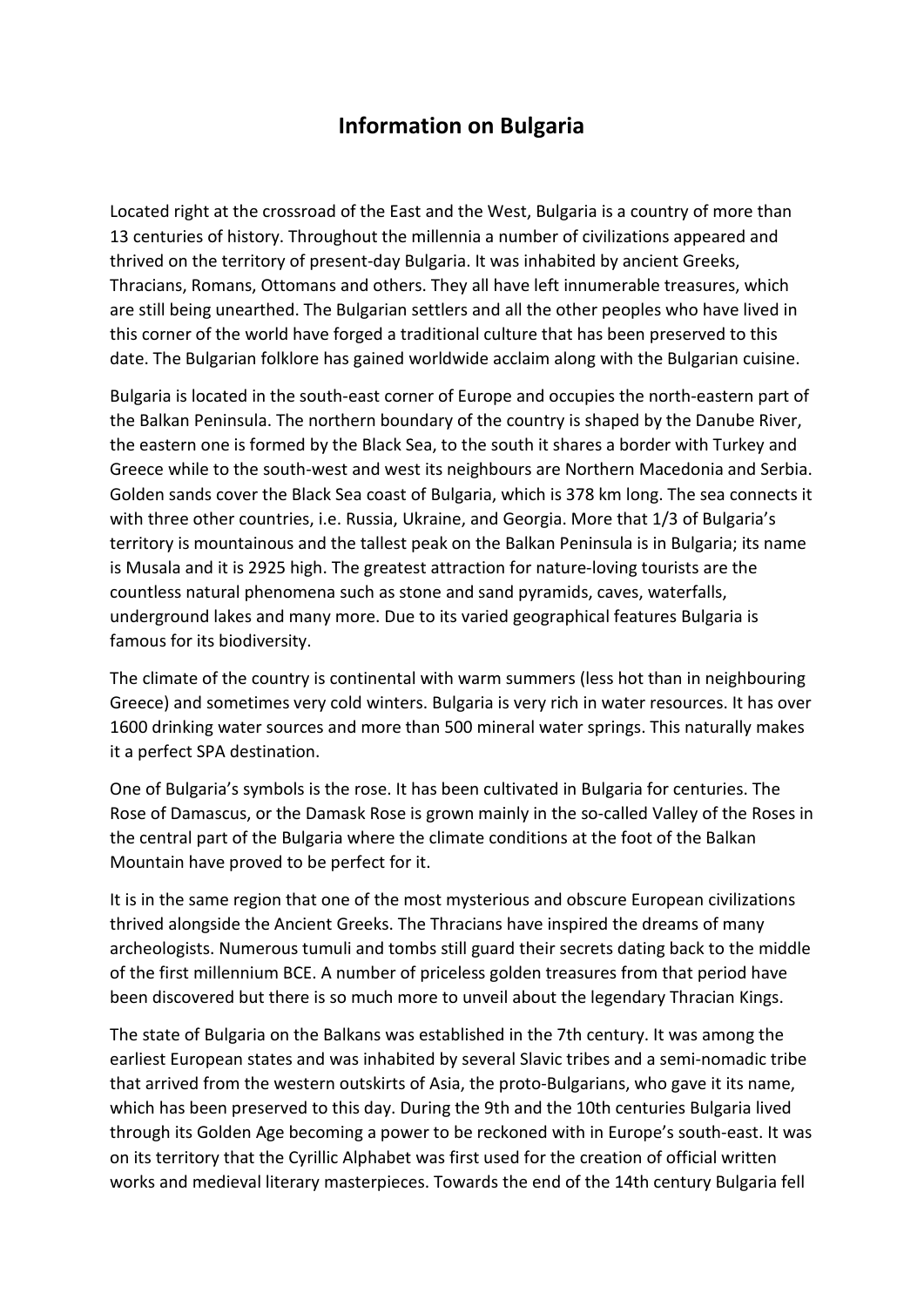under the Ottomans and lost its independence. For five centuries it was within the boundaries of the Ottoman Empire. It was then that the Bulgarian folk traditions played a major role in keeping the national spirit and eventually leading to the survival of the national identity.

Today the population of Bulgaria predominantly considers themselves East-Orthodox Christians. One tenth of the Bulgarian citizens are Muslim. There is a small Catholic minority, jews, and Armenians.

# **ADDITIONAL INFORMATION (the official website of the Ministry of Tourism) <https://bulgariatravel.org/>**

[www.travel-bulgaria.com](http://www.travel-bulgaria.com/)

[www.bulgaria.com/index.html](http://www.bulgaria.com/index.html)

# **UNESCO listed world heritage sites**

## **Cultural**

- **[Ancient City of Nessebar](https://whc.unesco.org/en/list/217) (1983)**
- **[Boyana Church](https://whc.unesco.org/en/list/42) (1979)**
- **[Madara Rider](https://whc.unesco.org/en/list/43) (1979)**
- **[Rila Monastery](https://whc.unesco.org/en/list/216) (1983)**
- **[Rock-Hewn Churches of Ivanovo](https://whc.unesco.org/en/list/45) (1979)**
- **[Thracian Tomb of Kazanlak](https://whc.unesco.org/en/list/44) (1979)**
- **[Thracian Tomb of Sveshtari](https://whc.unesco.org/en/list/359) (1985)**

#### **Natural**

- **[Ancient and Primeval Beech Forests of the Carpathians and Other Regions of](https://whc.unesco.org/en/list/1133)  [Europe](https://whc.unesco.org/en/list/1133) (2007, 2011, 2017, 2021)**
- **[Pirin National Park](https://whc.unesco.org/en/list/225) (1983, 2010)**
- **[Srebarna Nature Reserve](https://whc.unesco.org/en/list/219) (1983)**